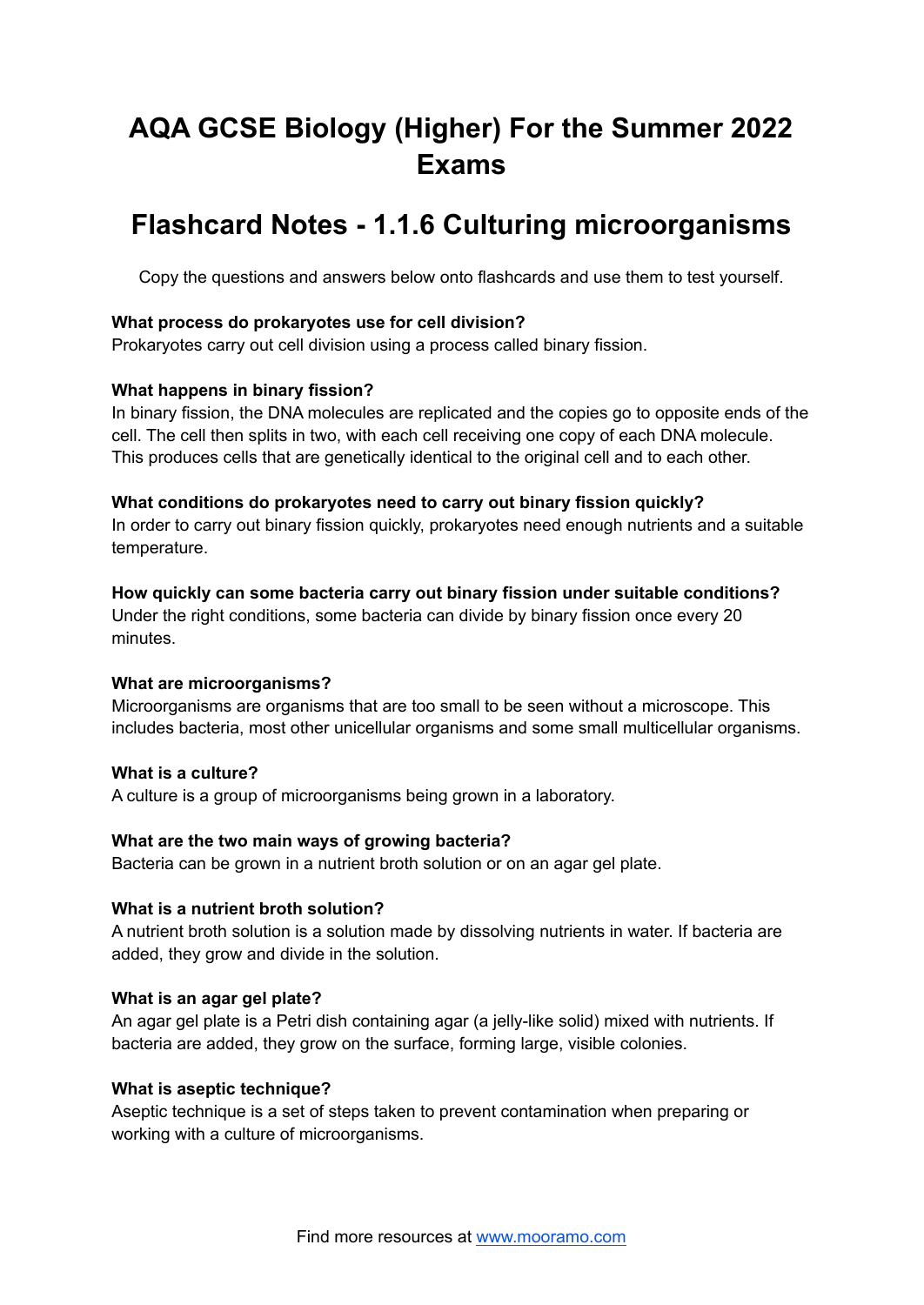# **What equipment is needed to prepare a bacterial culture?**

To prepare a bacterial culture, you need: a Bunsen burner, an inoculating loop, a bottle of nutrient broth solution with bacteria in it, an agar gel plate, tape, and an incubator.

## **What are the first steps for preparing a bacterial culture?**

To prepare a bacterial culture, start by lighting the Bunsen burner. Then, if the inoculating loop is metal, pass it through the flame. If it is plastic, take it out of its packaging. Remove the lid from the nutrient broth solution bottle and pass the bottle neck through the flame. Place the end of the inoculating loop in the nutrient broth solution.

## **What are the final steps for preparing a bacterial culture?**

Remove the inoculating loop from the bottle. Pass the bottle neck through the flame and put the lid back on. Partially lift the lid of the plate and use the loop to spread the bacteria on the agar. Remove the loop and close the lid. If the loop is metal, pass it through the flame. If it is plastic, dispose of it safely. Tape the lid onto the plate, turn the plate upside down, and place it in the incubator at 25°C.

## **Why must agar gel plates be sterilised before use?**

Agar gel plates must be sterilised before use to kill any existing microorganisms that are living on the plate, which helps to ensure that only the bacteria you add to the plate will grow on it.

## **Why are bottle necks and metal inoculating loops passed through the flame?**

Bottle necks and metal inoculating loops are passed through the flame to sterilise them, killing any microorganisms that might be on them. This prevents those microorganisms from contaminating the culture.

#### **Why are agar gel plates stored upside down?**

Agar gel plates are stored upside down to prevent condensation from the lid, which could contain microorganisms, from dripping onto the surface of the agar.

#### **Why are agar gel plates incubated at 25°C?**

Agar gel plates are incubated at 25°C, because this is well below 37°C - the temperature at which many pathogens of humans grow well. Therefore, it reduces the chances of those microorganisms growing.

#### **Which kinds of chemicals can be investigated using cultures of bacteria?**

Antibiotics and disinfectants (two types of chemicals which kill bacteria) can be investigated using cultures of bacteria.

#### **How do you calculate the area of a bacterial colony or clear region?**

To calculate the area of a bacterial colony or clear region, first measure its diameter with a ruler. Then divide this by 2 to get the radius. Then square this and multiply by  $\pi$  to get the area.